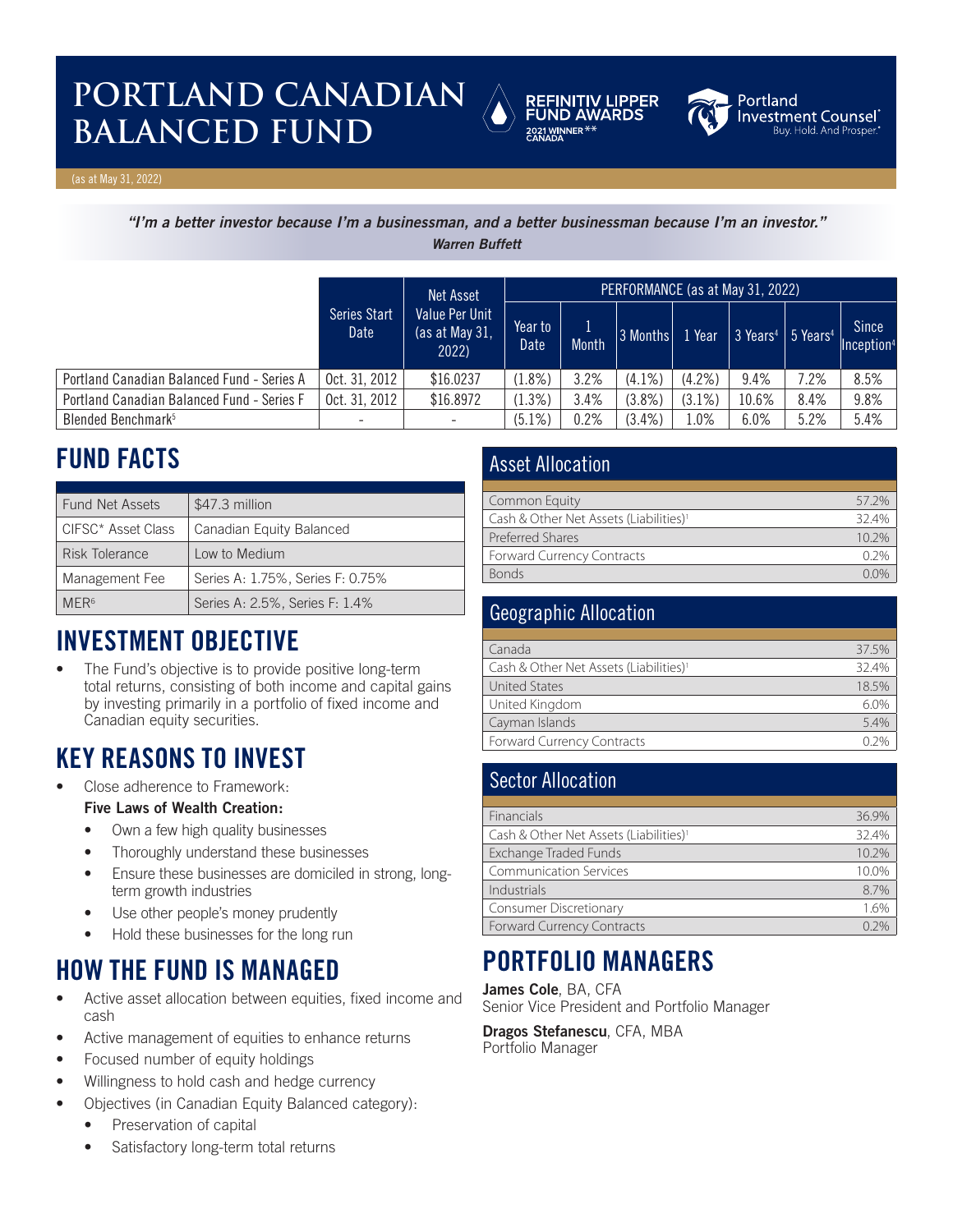# **PORTLAND CANADIAN BALANCED FUND<br>BALANCED FUND**





Investment Counsel® Buy. Hold. And Prospe

#### (as at May 31, 2022)

#### Top Holdings<sup>2</sup>

| Cash & Cash Equivalents                            | 32.7% |
|----------------------------------------------------|-------|
| Citigroup Inc.                                     | 9.6%  |
| The Toronto-Dominion Bank                          | 7.2%  |
| Canadian Imperial Bank of Commerce                 | 7.0%  |
| <b>Bank of Montreal</b>                            | 6.8%  |
| The Bank of Nova Scotia                            | 6.3%  |
| Vodafone Group PLC - Sponsored ADR                 | 6.0%  |
| <b>CK Hutchison Holdings Limited</b>               | 5.4%  |
| BMO Laddered Preferred Share Index ETF             | 5.2%  |
| Altice USA, Inc.                                   | 4.0%  |
| <b>General Electric Company</b>                    | 3.3%  |
| Horizons Active Preferred Share ETF                | 2.5%  |
| iShares S&P/TSX Canadian Preferred Share Index ETF | 2.5%  |
| Best Buy Co., Inc.                                 | 1.6%  |

## **FUND COMMENTARY** (As at March 31, 2022)

For the quarter ended March 31, 2022, the Fund's Series F units had a return of 1.2%. For the same period, the Fund's Blended Benchmark (which is a composite consisting of 60% of the return of the MSCI Canada Index and 40% of the return of the iShares Core Canadian Universe Bond Index ETF TR), had a return of (0.8%). For the full period since inception of the Fund on October 31, 2012 to March 31, 2022, the Fund's Series F units had an annualized return of 10.2%. For the same period, the Blended Benchmark had an annualized return of 6.0%. Unlike the Blended Benchmark, the Fund's return is after the deduction of its fees and expenses. The Fund's net asset value as at March 31, 2022 was \$47.5 million. Asset mix as at March 31, 2022 was common equities, 56.0%; preferred share exchange-traded funds, 10.3%; forward currency contracts, 0.2%; and cash and other net assets, 33.5%. By geography, assets were invested in cash and securities of issuers based in Canada, 72.7%; the United States, 11.7%; the United Kingdom, 5.9%; Cayman Islands, 5.3%; and Japan, 4.4%.

The top five contributors to the Fund's performance during the quarter were Vodafone Group PLC, TC Energy Corporation, Bank of Montreal, CK Hutchison Holdings Limited and Canadian Imperial Bank of Commerce. Vodafone Group PLC and CK Hutchison Holdings Limited partially rebounded from what we believed were oversold conditions in late 2021. Banks continued to benefit from declines in loan losses and the relaxation of COVID-19 related restrictions on capital deployment. TC Energy Corporation gained on increased investor interest in energy companies.

The top five detractors from the Fund's performance during the quarter were Altice USA, Inc., Citigroup Inc., SoftBank Group Corp., General Electric Company, and the BMO Laddered Preferred Share Index ETF. Altice USA, Inc. declined in response to its forecast of lower cable television subscribers and free cash flow. SoftBank Group Corp. declined in tandem with the share prices of Chinese technology companies (in which SoftBank is invested) as they faced increased regulatory scrutiny. Citigroup Inc. declined along with the share prices of other U.S. banks. In all of these cases, we believe that their recent share price declines have resulted in attractive valuations from which we expect the investments to deliver strong future total returns.

#### **POTENTIAL RISKS**

The Manager believes the following risks may impact the performance of the Fund: concentration risk, currency risk, equity risk and debt securities risk. Please read the "What are the risks of investing in the Fund?" section in the Simplified Prospectus for a more detailed description of all the relevant risks.